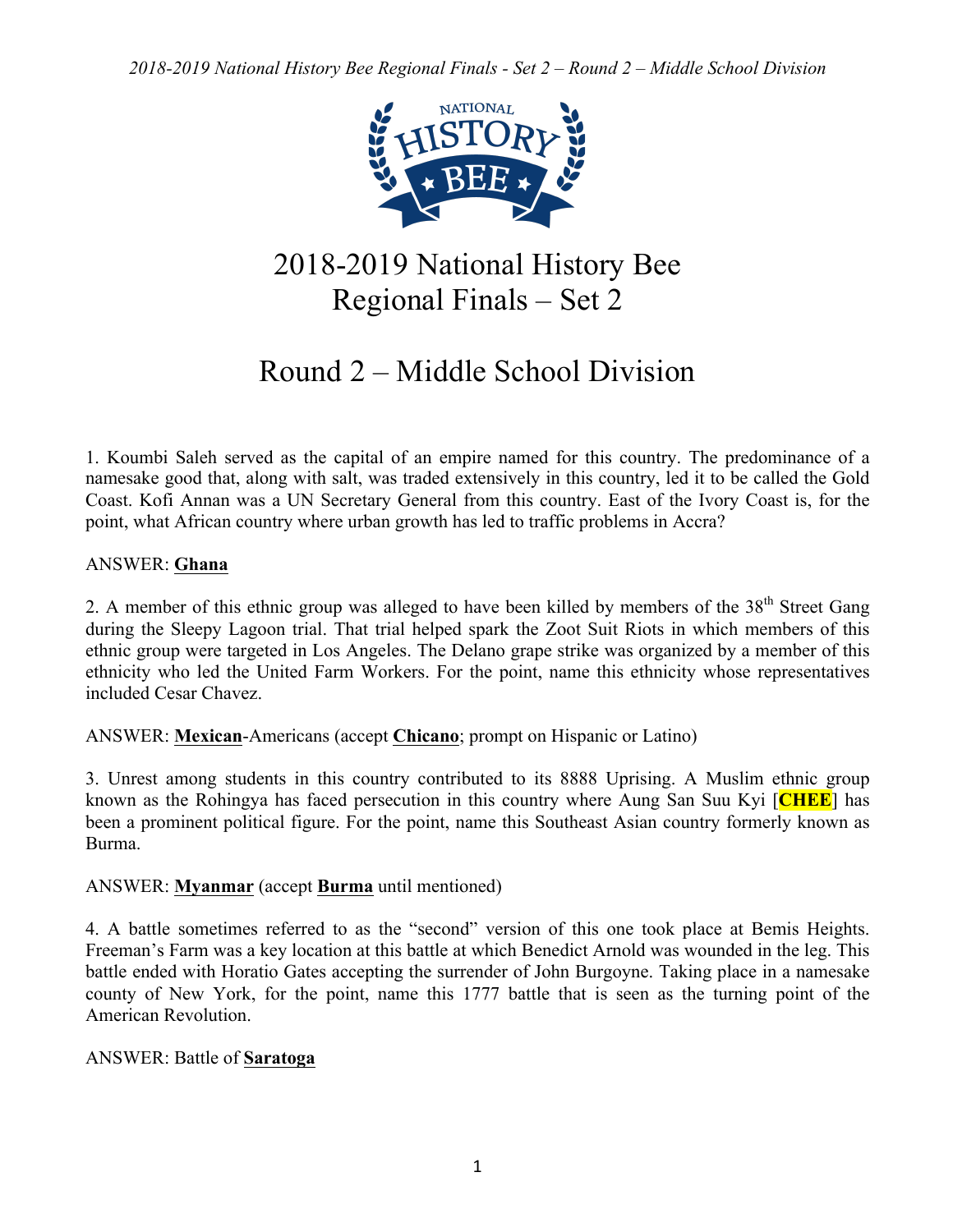5. James Campbell Houston died during his efforts in this event which was sometimes known as Operation Dynamo. In one speech, the success of this action was described as a "miracle of deliverance" by Winston Churchill. A fleet of "little ships" were instrumental to this effort. For the point, name this effort that resulted in over 330,000 British troops being taken safely across the English Channel from the namesake French locale.

### ANSWER: **Dunkirk** Evacuation

6. This first lady promoted literacy campaigns after her son Neil's dyslexia diagnosis. This woman met her husband just before he left Philips Andover to serve as a Navy officer in World War II. This woman's children include a former governor of Florida named Jeb. For the point, name this First Lady who was the mother of  $21<sup>st</sup>$  century president George W.

### ANSWER: **B**arbara **Bush**

7. The Siege of Antioch occurred as part of this event that was officially called by Urban II at the Council of Clermont in 1095. The Byzantines under Alexius Comnenus provided aid for this effort that pitted Seljuk forces against those from western Europe. For the point, name this initial attempt of Christian forces to take back the Holy Land.

### ANSWER: **First Crusade** (prompt on Crusade[s])

8. Heavy spending led a Congress during this man's presidency to be labelled the "Billion Dollar Congress." Anticompetitive agreements were banned by the Sherman Antitrust Act that passed during the presidency of this man, whose 1888 electoral victory interrupted the non-consecutive terms of Grover Cleveland. For the point, name this president who was the grandson of the earlier president William Henry.

### ANSWER: Benjamin **Harrison**

9. During the Continuation War, this country's forces included the Army of Karelia. Ski troops were employed by this country in response to the Soviet invasion of it during the 1939 to 1940 Winter War. For the point, name this Nordic country where a monument to Jean Sibelius is found in Helsinki.

#### ANSWER: **Finland**

10. Ernest Ackerman was the first beneficiary of a lump-sum payout as part of this program that was founded in 1935 by a namesake act signed by Franklin Roosevelt. In 1961, the age of 62 was set as a lower limit after which participants in this system could receive reduced benefits. For the point, name this tax-funded system that provides regular paychecks for retirees.

### ANSWER: **Social Security**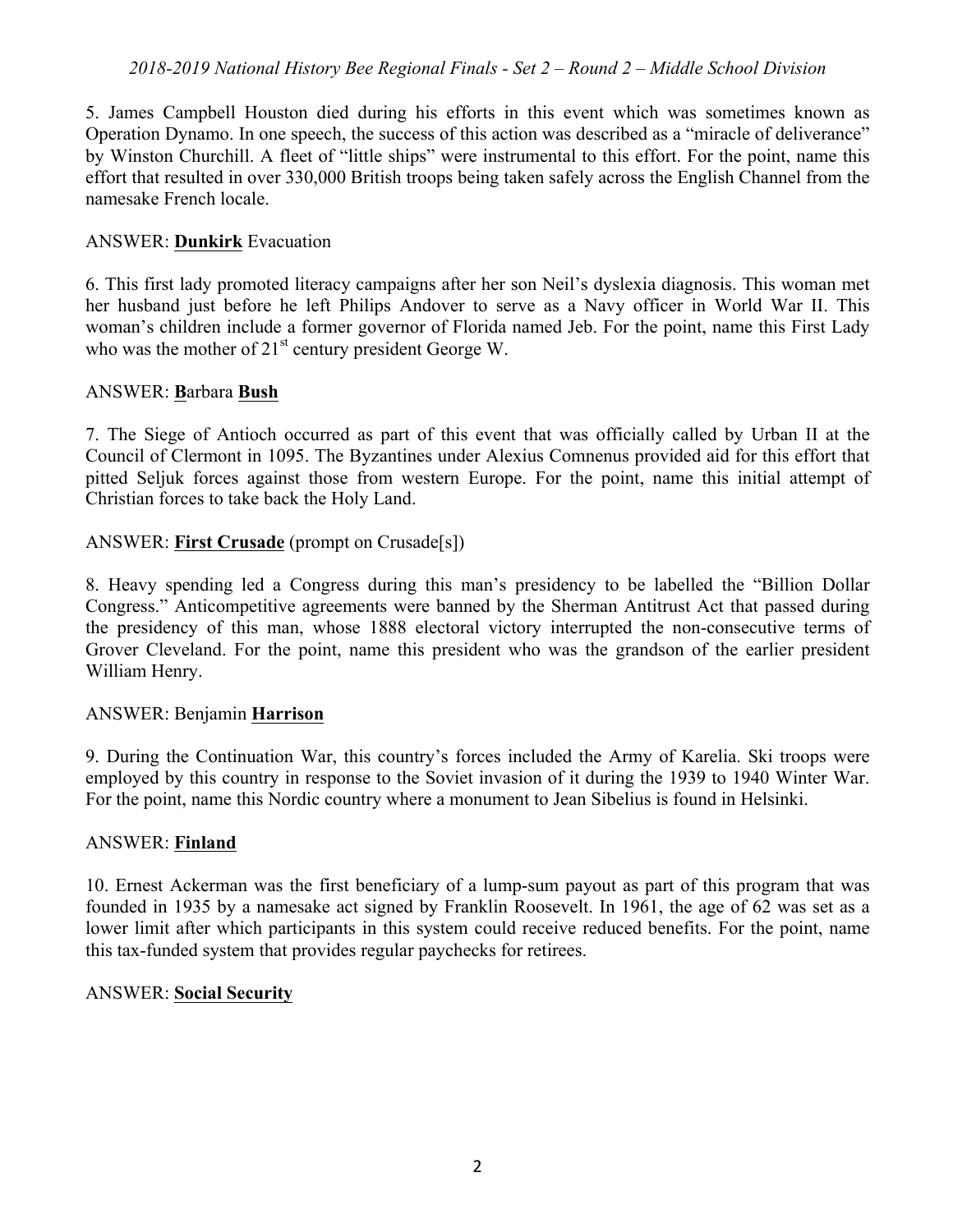11. A horned *Moses* is featured as part of a tomb this man designed for "the Warrior Pope", Julius II. This man depicted Adam reaching out his arm toward God in a work on the ceiling of the Sistine Chapel and depicted a marble version of the slayer of Goliath. For the point, name this Italian Renaissance sculptor perhaps best known for his statue of David.

### ANSWER: **Michelangelo**

12. Nearly 13,000 men were put under the command of "Light-Horse Harry" Lee for the purpose of suppressing this event. James McFarlane was the leader of this event whose death triggered a 1794 march on Pittsburgh. This event was a reaction against the first domestic tax in American history. Put down by George Washington's troops, for the point, name this rebellion against a tax on distilled spirits.

### ANSWER: **Whiskey** Rebellion

13. Darrell Early was among an eight-member team in this state appointed by its governor Rick Snyder to investigate a municipal issue in one of its cities. Faulty pipes in one city in this state have led to over 10,000 children being exposed to lead. The Flint water crisis continues to affect this state which is home to a recent charitable initiative known as the Motor City Blight Busters. For the point, name this state that saw the US auto industry grow in and around Detroit.

### ANSWER: **Michigan**

14. One book set during this war is about a soldier named Billy Pilgrim who is "unstuck in time," allowing him to have flashbacks to his past experiences. That book, *Slaughterhouse Five*, is named for a prison in Dresden whose bombing in this war is described. The novel *From Here to Eternity* ends with the start of this war, in which the Hawaii-based characters experience the attack on Pearl Harbor. For the point name this 1940s war.

### ANSWER: **World War II**

15. A political party that shared its name with this period ran candidates like William Varney for president. The Volstead Act that set the guidelines for this period was drafted by the leader of the Anti-Saloon League. Lasting from 1920 to 1933, this period prompted criminals like Al Capone to engage in bootlegging. For the point, name this period of American history in which the sale of alcohol was forbidden.

#### ANSWER: **Prohibition**

16. Taizu was the founder of this dynasty that was the first Chinese dynasty to locate true north via a compass. The first documented use of paper money was linked to this dynasty that was brought to an end in 1279 after its defeat by Kublai Khan's Mongol armies. For the point, name this dynasty that preceded the Yuan Dynasty.

### ANSWER: **Song** Dynasty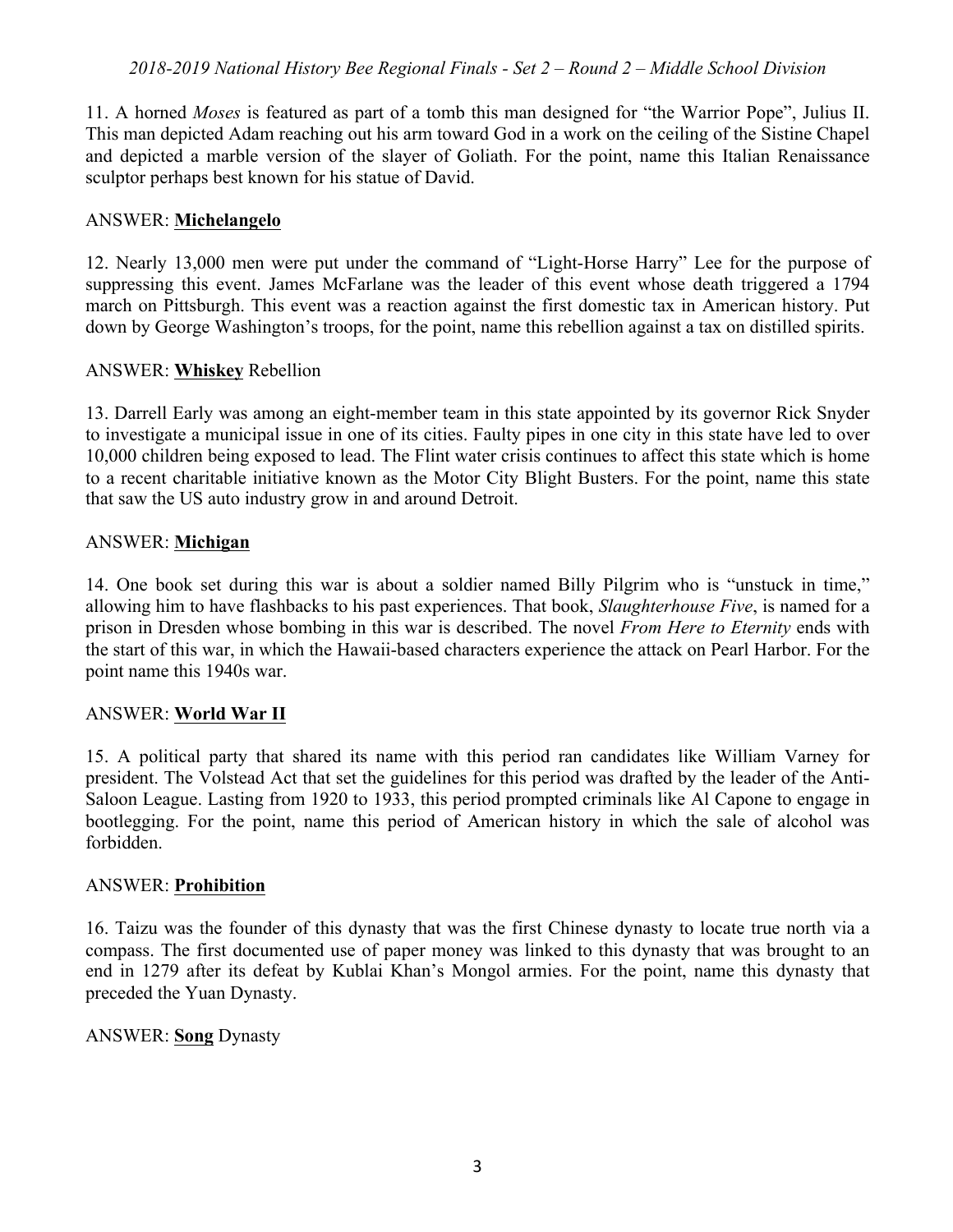17. During this war, one general ordered the destruction of an enemy flotilla with the command "You may fire when ready, Gridley." This war was promoted by the yellow journalism of newspaper magnates like William Randolph Hearst. Teddy Roosevelt made a name for himself at the Battle of San Juan Hill in this war that saw fighting in Cuba. For the point, name this 1898 war between the U.S. and a European country.

### ANSWER: **Spanish-American** War

18. Harold Holt once led this country where the "Stolen Generation" of its native inhabitants are remembered on National Sorry Day. This is the larger of the two countries that provided troops to the Gallipoli campaign via the ANZAC units. This country's early history saw penal colonies established at Botany Bay and on Tasmania. Aborigines are native to, for the point, what nation that established a capital at Canberra?

#### ANSWER: **Australia**

19. During this period, Oliver Howard led an organization that helped refugees and displaced persons known as the Freedman's Bureau. The Wade-Davis Bill was pocket vetoed at the beginning of this period by a president who aimed to follow the ten percent plan. Loyalty oaths were commonly administered during, for the point, what 1860s and 1870s period of reintegrating the South into the Union after the Civil War?

#### ANSWER: **Reconstruction** Era

20. A 1930 revolution in this country brought an end to its old republic and the beginning of the rule of Getulio Vargas. Protests against kickbacks given to the oil company Petrobras, led to the decline in popularity of this country's former leader Dilma Rousseff, who was succeeded by Michel Temer. For the point, name this South American country where the 2016 Olympics were held in Rio de Janeiro.

### ANSWER: **Brazil**

21. This settlement was burned to the ground in 1676 during Bacon's Rebellion. Over four-fifths of this colony's inhabitants died in a particularly harsh winter that began shortly after its founding. The "Starving Time" affected this colony that was founded in 1607. John Smith was an early leader of, for the point, what early English settlement in Virginia?

#### ANSWER: **Jamestown**

22. This man's forces met with those of Prince Charles Alexander of Lorraine in Bohemia during a conflict that arose after this man's forces invaded Silesia. Sanssouci was the summer palace of this king who was known as "the Old Fritz." The longest reigning king of the Hohenzollerns, for the point, name this enlightened monarch who led Prussia during the much of the late eighteenth century.

ANSWER: **Frederick the Great** (accept **Frederick II**; prompt on "Frederick" alone, accept "Friedrich" for Frederick)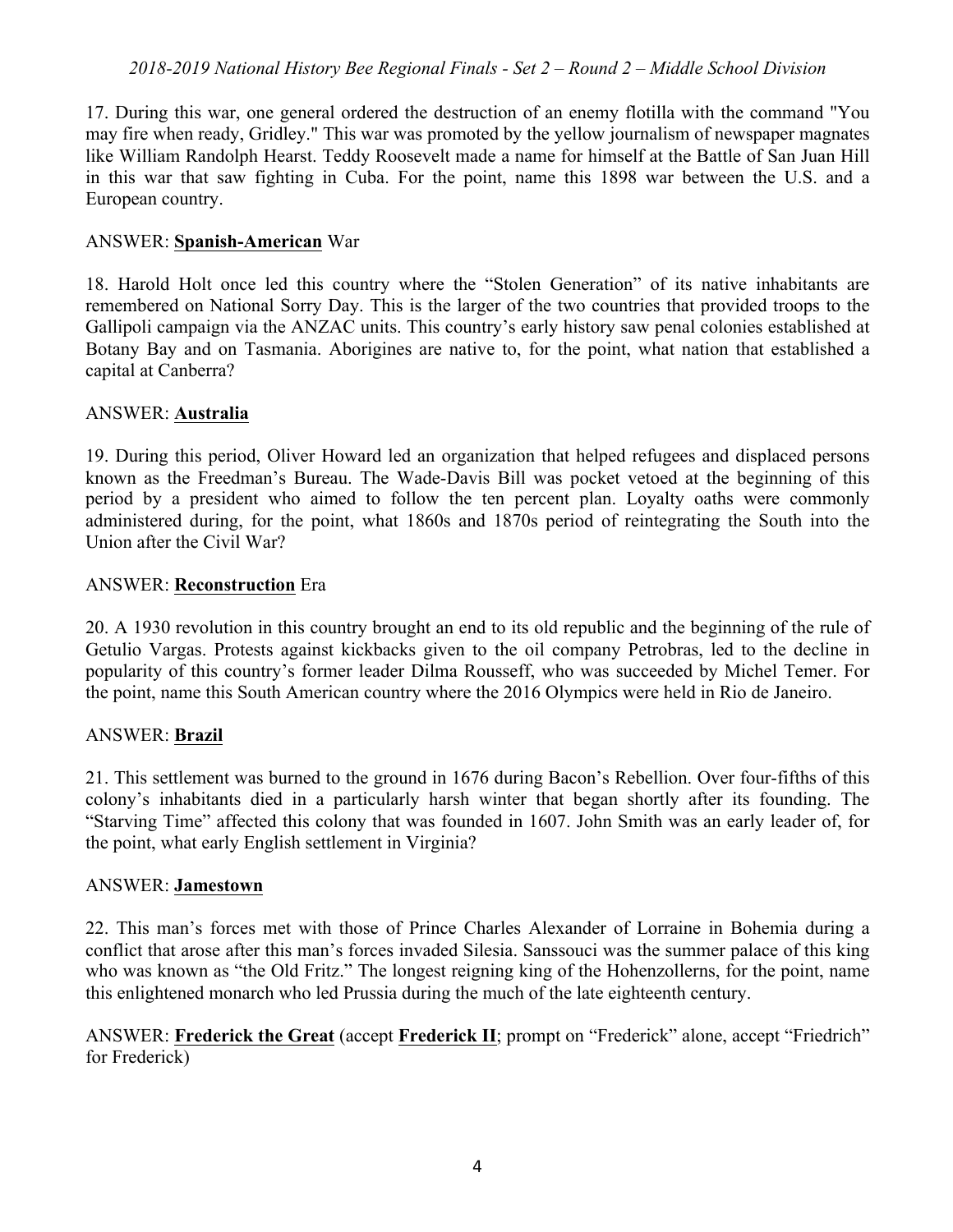23. Muslim scholars who translated the works of this man often referred to him as the "First Teacher." This man's most famous pupil defeated Darius III at the Battle of Issus. That student was Alexander the Great. This man's teacher wrote *The Republic* and was himself a student of Socrates. Plato instructed, for the point, what famous Greek philosopher?

## ANSWER: **Aristotle**

24. The Immorality Act was a piece of legislation that upheld this institution, whose pass laws were protested against in what became known as the Sharpeville Massacre. Bantu speaking groups were divided by this policy whose principle of *baasskaap* was an Afrikaans term for "white supremacy." Nelson Mandela fought against, for the point, what form of institutionalized segregation in South Africa?

### ANSWER: **apartheid**

25. The Council of Ten was a major ruling body of this city-state that was once ruled by Enrico Dandolo. This city-state was often referred to as the "Most Serene Republic." Gondoliers have historically operated in this country which was the birthplace of the explorer Marco Polo. Saint Mark's Square was built in, for the point, what Italian city known for its canal system?

## ANSWER: **Venice**

26. Etemenanki was a ziggurat constructed in this city that was home to the arched blue Ishtar Gate. Alexander the Great died in this Mesopotamian city after having returned from his easternmost conquests. The Hanging Gardens in this city were constructed under Nebuchadnezzar II. Built along the Euphrates River, for the point, name this ancient city in what is now Iraq.

## ANSWER: **Babylon**

27. This was the first and only presidential election year in which the Constitutional Union Party ran. John C. Breckinridge was a representative of the Southern Democratic Party in this presidential election year which split the vote with a northerner from Illinois who had earlier engaged in a series of seven debates with its eventual winner. Stephen Douglas was defeated in, for the point, what election year that brought about the first term of Abraham Lincoln?

## ANSWER: Election of **1860**

28. Field Marshall Gebhard von Blucher rose to fame for his role at this battle, which is commemorated by the Lion's Mound monument. The Duke of Wellington won this battle that took place in Belgium. For the point, name this 1815 battle that was the final defeat for Napoleon.

### ANSWER: Battle of **Waterloo**